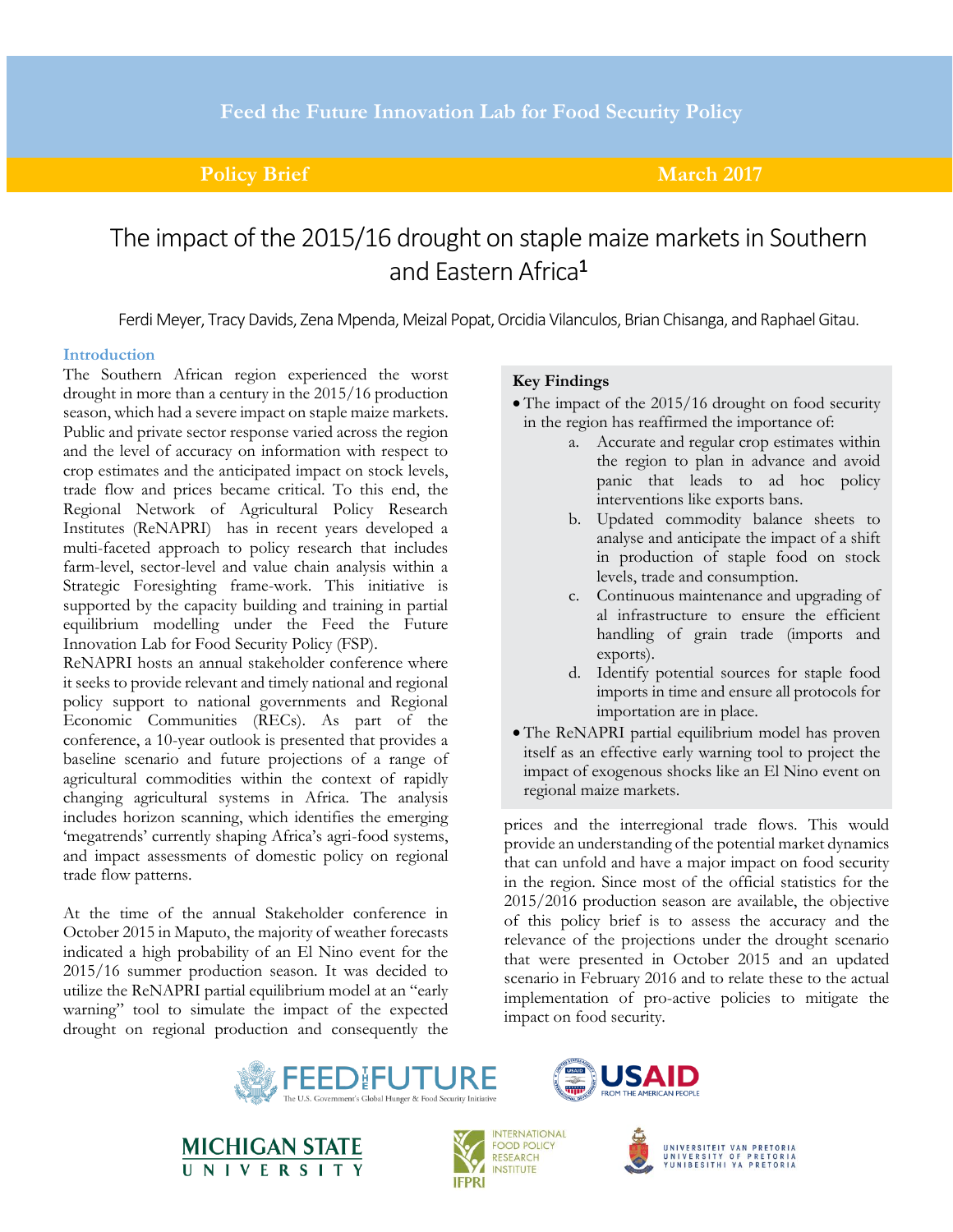### **Policy Brief March 2017**

#### **Impact of drought on maize markets**

The impact of El Nino on yields in previous years was used as an indicator to impose the initial yield shocks in the model. Table 1 presents the initial shocks that were simulated as an alternative scenario in October 2015. Maize yields in South Africa and Zimbabwe were reduced by 15% and the yields in Zambia by 7.5%.

### **Table 1**: **Estimated impact of drought on yields in 2015/16 season.**

|              | 2014        | 2015        | 2016<br>(Baseline) | 2016<br>(Scenario) |
|--------------|-------------|-------------|--------------------|--------------------|
| South Africa | 4.84 t/ha   | 3.35 t/ha   | 4.57 t/ha          | 3.88 t/ha          |
| Zambia       | $2.36$ t/ha | $1.95$ t/ha | 2.32 t/ha          | $2.14$ t/ha        |
| Zimbabwe     | $0.85$ t/ha | $0.48$ t/ha | $0.80$ t/ha        | $0.68$ t/ha        |

#### Source: ReNAPRI, October 2015

Based on these yield shocks that were introduced in the model, the consequent impact on the equilibrium maize prices was simulated in the model. Maize prices were projected to increase by more than 25% in South Africa and Zambia and 20% in Zimbabwe above the baseline projections.



#### **Figure 1: Projected increase in maize prices (2015/16) from October 2015 baseline.** Source: ReNAPRI, October 2015

By January 2016, it became apparent that the possibility of an El Nino event that was anticipated in October 2015 was turning into a reality with very poor rainfall in most of the key maize production areas of the Southern African continent. Therefore, ReNAPRI undertook a further update on the drought scenario. The latest estimates on plantings and expected yields were collected by the

ReNAPRI researchers based on a combination of official estimates by Crop Estimates Committees or the ministries in case these numbers were available and other sources like the early warning groups from the FAO or FEWSNET and private sector.

Figure 2 presents a comparison between the baseline projections (normal rainfall) for the (2015/16) maize crop and the projected levels of maize production that included the February updates of the drought shock. The countries that were most affected were South Africa, Zimbabwe, Malawi and Mozambique. In South Africa, the 2015/16 season was officially declared as the worst drought in more than 100 years. From the analysis it is also evident that the Eastern and Central African countries (Kenya, Tanzania, Uganda, DRC) were not affected by the drought. In fact, in some areas, above normal crops were harvested. El Nino weather events normally have the tendency of inducing dry and hot conditions in the Southern regions of the continent and wet conditions in the Central and Eastern regions. For La Nina, the opposite is the case with wet conditions in the Southern parts and dry and hot conditions in the Central and Eastern parts. This serves as another motivation for a thorough and transparent understanding of regional market dynamics and the impact on prices and tradeflows to avoid ad hoc policy responses, for example export bans.

The Zambian crop turned out better than originally expected, due to the above average crop harvested in the Northern Provinces, which more than offset the reductions in the drought affected Southern Region. However, due to the uncertainty of the potential impacts of the regional drought on food security, the Zambian government introduced an export ban on maize.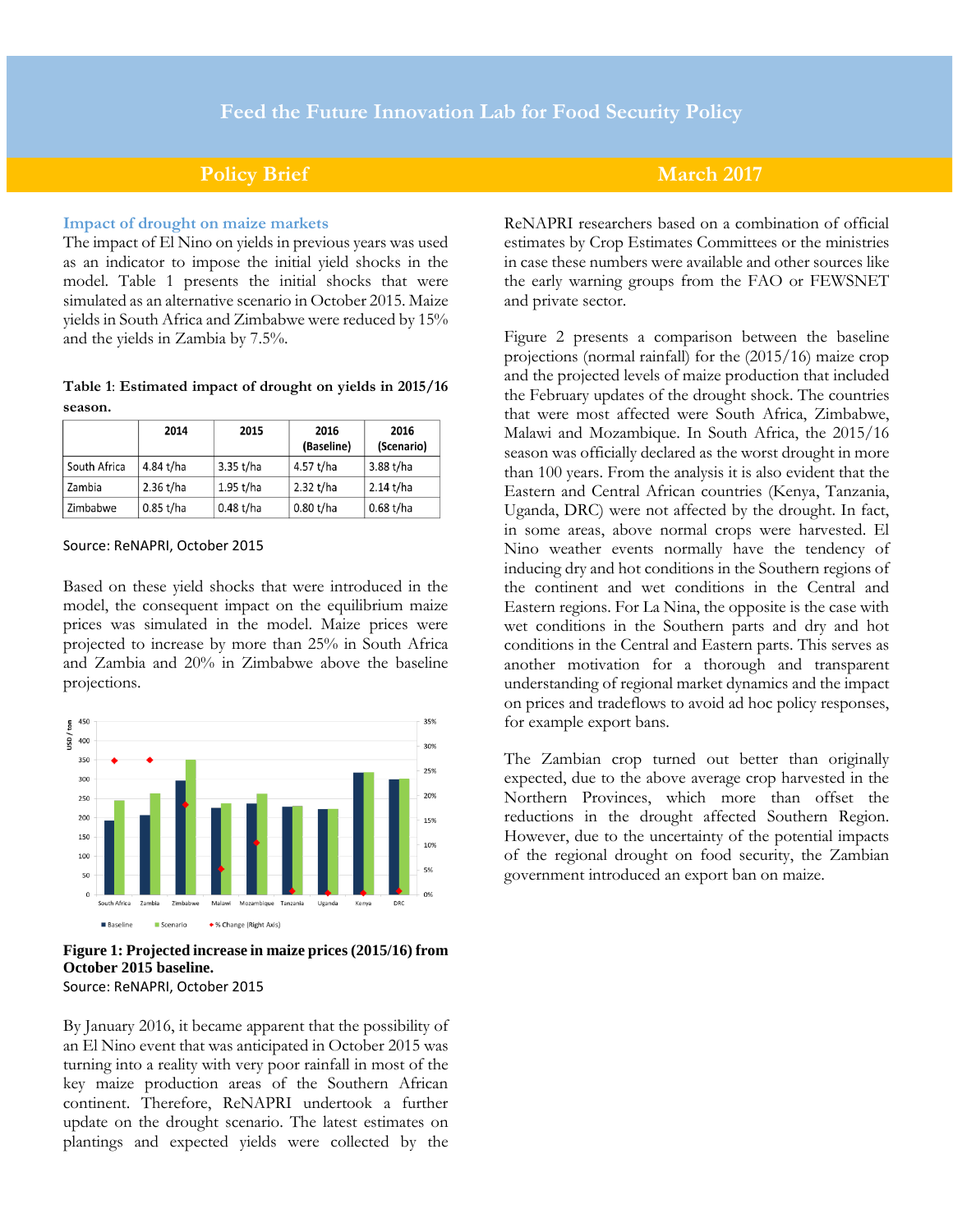### **Policy Brief March 2017**



**Figure 2: Projected impact on maize production (2015/16) from October 2015 baseline.** Source: ReNAPRI, January 2016

#### **Impact on prices and trade flow**

Apart from projecting the impact of the drought on the maize crop, the partial equilibrium model simulated the consequent impact on prices and trade flows. For example, the model projected that the SAFEX maize prices will rise to import parity levels as SA is expected to import close to 1 million tons of white maize and 2.6 million tons of yellow maize. Figure 3 presents a comparison of the baseline projections in October 2015, the updated scenario in February 2016 and the actual average prices that were recorded at the end of the 2015/16 production season. The white maize price on the South African Futures Exchange (SAFEX) increased sharply to all time record levels of more than \$300/ton. The final increase in the maize price turned out to be more than 50%. Similar price increases are evident across the countries where the drought's impact was significant. Mozambique prices increased by more than 40%, being a net importer from South Africa. Zimbabwean prices increased by 30% and maize prices in Malawi also rose by 50%. Comparing the projected and actual changes to maize prices, it turned out that the ReNAPRI partial equilibrium model proved to generate accurate market projections well in advance and can therefore form part of a combination of early warning mechanisms to simulate the potential impact of exogenous shocks on markets and thereby trigger and inform proactive policy response.

#### 450 70% 400 60% 350 50% 300 Baseline Oct 2015 40% 250 30% **US/ton** Scenario Feb 2016 200 20% 150 Actual 2016 10% 100 Projected % 0% 50 o - Skit-sjave -10% Actual %Jia Gulf **Malawi** ziowi obwe Jeanda Inda Inia Na pribis Renya

## **Figure 3: Impact on regional prices due to drought 2015/16.**

Source: ReNAPRI, January 2016

The impact of the drought on regional prices is not only important to policy-makers due to the shock on food prices, but also since regional prices together with trade policies drive regional trade flow patterns and consequently the required logistics. Figure 3 presents an overview of the regional tradeflow patterns of maize since 2005. Whereas the region managed to produce a net surplus from 2010 to 2014, the drought in 2015 already had an impact on the maize crop and some maize had to be imported. From the graph it is evident that this situation was expected to become much worse in the 2015/2016 production season with large volumes of maize that would have to be imported. In other words, the major regional deficit in maize of almost 4 million tons was already projected in October 2015. Apart from the estimated net imports of 1 million tons of white maize by SA, countries like Zimbabwe, Mozambique and Malawi all had to import white maize. Zambia introduced an export ban and supplied only some of the shortfalls experienced in Zimbabwe.

By means of analysing these potential trade flows, the real challenging question that governments had to ask themselves emerged; where will the white maize imports be sourced from? There are only a handful of white maize surplus producers in the world and imports had to be sourced from outside of the region. Yellow maize is freely available in the world market, but white maize represents a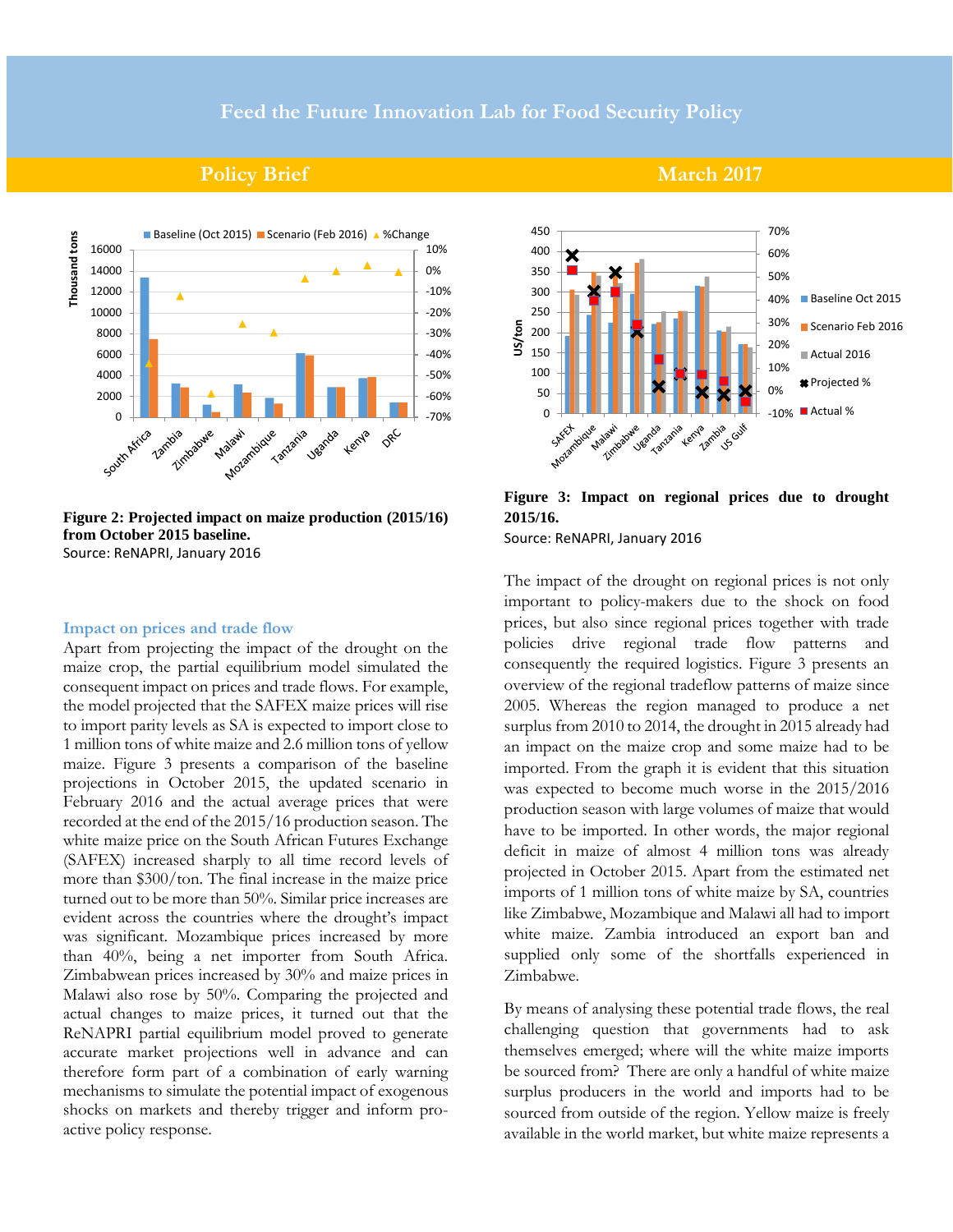## **Policy Brief March 2017**

very small share of total production in the global context. Consequently, the premium for white maize over yellow in the world market increased rapidly. Mexico and the United States were identified as potential sources for white maize, however in the case of the US imports, GM certification posed a challenge, leaving Mexico as the most likely alternative for white maize imports.

When these projections were presented to the South African government, an emergency meeting was called in January 2016 between government and private sector and a Grain Logistics Coordination Committee was formed in an attempt to reduce logistical bottlenecks as far as possible. Port authorities were notified to increase operational hours and the private sector responded to the high prices and secured the available stocks of white maize on the world market to ensure consistent supplies. Since its peak in 2016, SAFEX white maize prices has plummeted by more than 50% on the back of favourable rains.



**Figure 4: Impact on trade-flows due to drought 2015/16.**  Source: ReNAPRI, January 2016

#### **Conclusion**

In its annual report on the state of the global climate, the World Meteorological Organisation (WMO), confirmed previously released figures showing that 2016 was the warmest year on record and the drastic shifts seen in the global climate system appear to be continuing unabated. Greater climate variability can be regarded as a mega trend

that will have an impact on the evolution of the agricultural sector in the region. The precise impacts of climate change on African farming systems are likely to vary spatially in ways that are difficult to predict, but it is critical for governments in the region to develop pro-active measures.

This policy brief clearly illustrates the value of the partial equilibrium framework as a tool to trigger and guide necessary interventions by policymakers and private sector. Taking proactive measures in a year of a drought is critical. The impact of any likely intervention from government and industry is far less effective if introduced after the harvest. Instead, if the potential impact of a drought on the overall commodity balance sheet (production, consumption and trade flow) can be projected, the necessary measures and planning can be undertaken to marginalize the impact of a drought. These pro-active measures should amongst others include:

- Develop a spatial map that identifies the strategic "hot spots" of potential surpluses and shortfalls. This map can be used to anticipate future trade flow within a country and also within the region.
- Apart from standard crop estimates during the season, ensure that comprehensive supply and demand estimates are undertaken and updated frequently. These estimated should include an assessment of stock levels and the ownership of these stocks.
- Ensure that the required maintenance and upgrading of al infrastructure is undertaken to ensure the efficient handling of grain. This specifically relates to harbours, ports and silos that are strategically positioned to handle an increased volume of trade flow.
- With only a few countries producing white maize outside of the African continent, potential sources of surplus white maize for exports are limited on the world market. Therefore, it is critically important to identify potential sources for white maize imports in time and that all protocols are in place to import the maize from that specific source of origin.